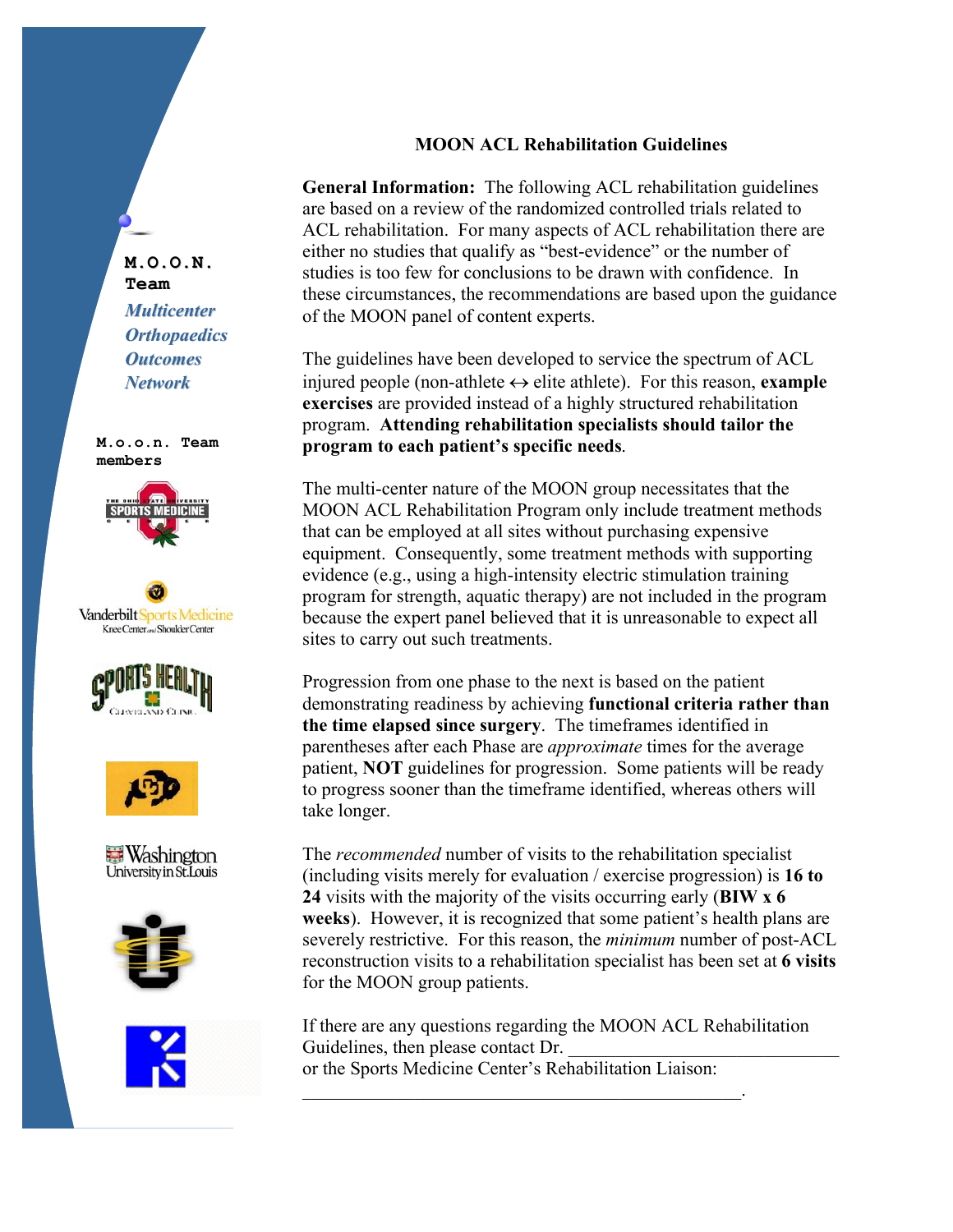

## **ACL Rehabilitation Guidelines**

#### **Phase 0: Pre-operative Recommendations**

- Normal gait
- AROM 0 to 120 degrees of flexion
- Strength: 20 SLR with no lag
- Minimal effusion
- Patient education on post-operative exercises and need for compliance
- Educated in ambulation with crutches
- Wound care instructions
- Educated in MOON follow-up expectations

**PHASE 1: Immediate Post-operative Phase (Approximate)** timeframe: Surgery to 2 weeks)

#### **GOALS**

- $\bullet$  Full knee extension ROM
- Good quadriceps control  $(> 20 \text{ no lag SLR})$
- Minimize pain
- Minimize swelling
- Normal gait pattern

**Crutch Use:** WBAT with crutches (beginning the day of surgery) Crutch D/C Criteria: Normal gait pattern

> Ability to safely ascend/descend stairs without noteworthy pain or Instability (reciprocal stair climbing)

Knee Immobilizer: None (Exception: First 24 hours after a femoral nerve block)

Cryotherapy: Cold with compression/elevation (e.g. Cryo-cuff, ice with compressive stocking)

- First 24 hours or until acute inflammation is controlled: every hour for 15 minutes
- After acute inflammation is controlled: 3 times a day for 15 minutes
- Crushed ice in the clinic (post-acute stage until  $D/C$ )

#### **EXERCISE SUGGESTIONS**

#### **ROM**

• *Extension:* Low load, long duration ( $\sim$ 5 minutes) stretching (e.g., heel prop, prone hang minimizing co-contraction and nocioceptor response)

Group **Multicenter Orthopaedics Outcomes Network** 

M.O.O.N.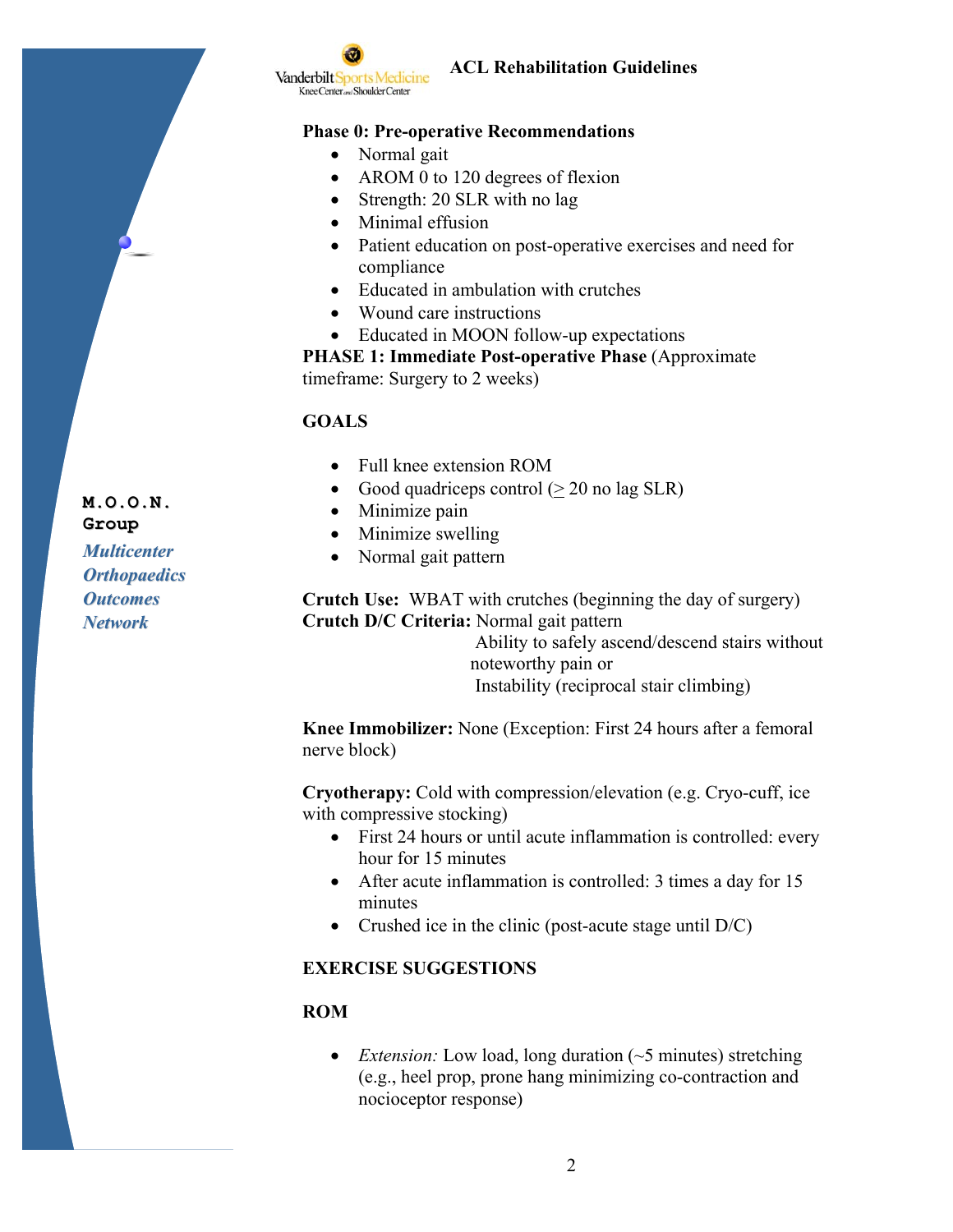

# **ACL Rehabilitation Guidelines**

- Flexion: Wall slides, heel slides, seated assisted knee flexion, bike: rocking-for-range
- Patellar mobilization (medial/lateral mobilization initially followed by superior/inferior direction while monitoring reaction to effusion and ROM)

# **Muscle Activation/Strength**

- Quadriceps sets emphasizing vastus lateralis and vastus medialis activation
- SLR emphasizing no lag
- Electric Stimulation: *Optional* if unable to perform no lag **SLR**

**Discontinue** use when able to perform 20 no lag SLR

- Double-leg quarter squats  $\bullet$
- Standing theraband resisted terminal knee extension (TKE)
- Hamstring sets  $\bullet$
- Hamstring curls
- Side-lying hip adduction/abduction (Avoid adduction moment)  $\bullet$ in this phase with concomitant grade  $II - III$  MCL injury)
- Quad/ham co-contraction supine  $\bullet$
- Prone Hip Extension
- Ankle pumps with theraband
- $\bullet$  Heel raises (calf press)

## Cardiopulmonary

• UBE or similar exercise is recommended

**Scar Massage** (when incision is fully healed)

# **CRITERIA FOR PROGRESSION TO PHASE 2**

- $\bullet$  20 no lag SLR
- Normal gait
- $\bullet$  Crutch/Immobilizer D/C
- ROM: no greater than  $5^{\circ}$  active extension lag,  $110^{\circ}$  active flexion

**PHASE 2: Early Rehabilitation Phase (Approximate timeframe:** weeks 2 to  $6$ )

# **GOALS**

- Full ROM
- Improve muscle strength
- Progress neuromuscular retraining

Group **Multicenter Orthopaedics Outcomes Network** 

M.O.O.N.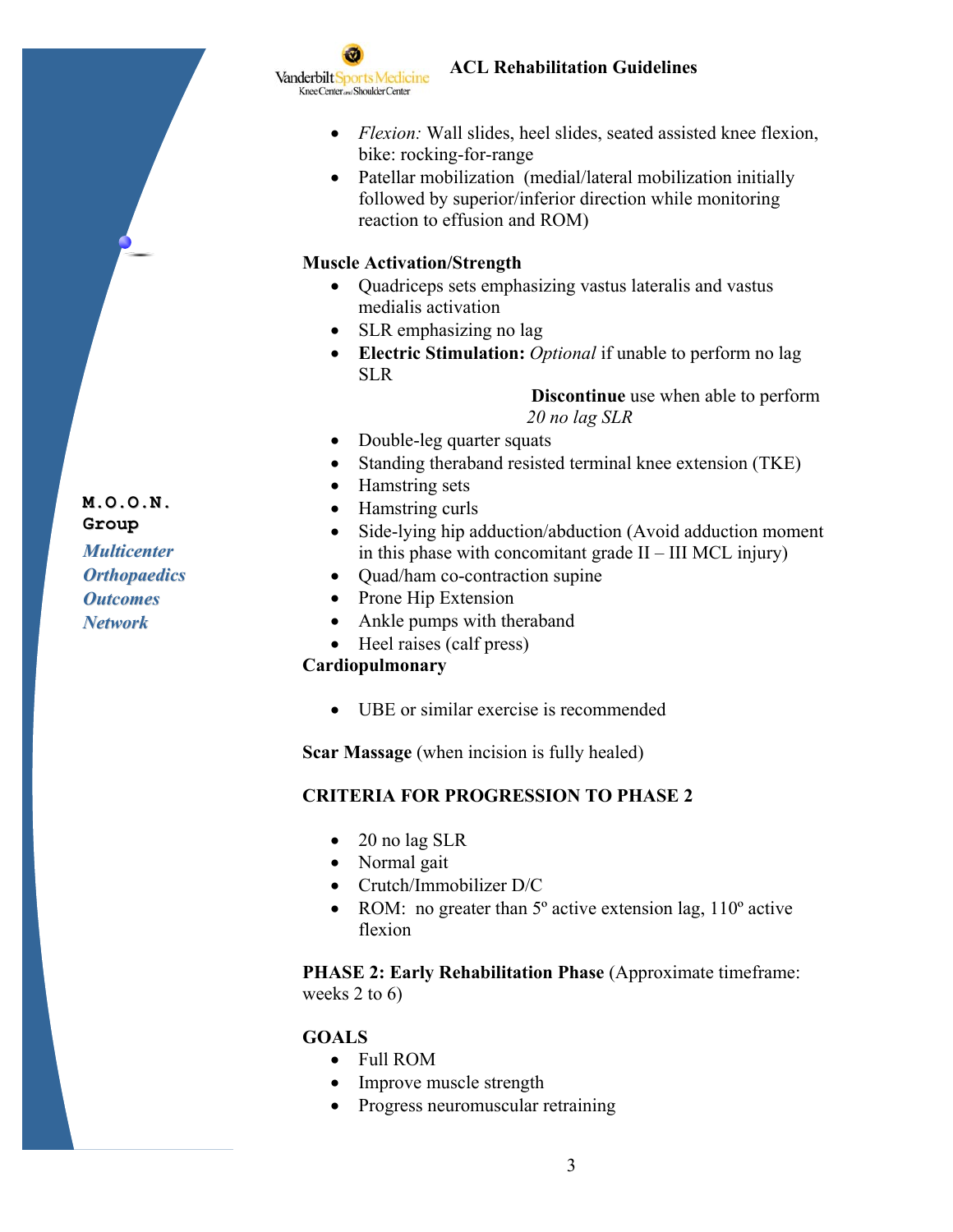

#### **EXERCISE SUGGESTIONS**

## **ROM**

- Low load, long duration (assisted prn)
- Heel slides/wall slides
- $\bullet$  Heel prop/prone hang (minimize co-contraction / nociceptor response)
- Bike (rocking-for-range  $\rightarrow$  riding with low seat height)  $\bullet$
- Flexibility stretching all major groups  $\bullet$

#### **Strengthening**

Quadriceps:

- Quad sets  $\bullet$
- Mini-squats/wall-squats
- $\bullet$ Steps-ups
- Knee extension from  $90^{\circ}$  to  $40^{\circ}$
- Leg press  $\bullet$
- $\bullet$ Shuttle Press without jumping action

#### Hamstrings:

- Hamstring curls
- Resistive SLR with sports cord

#### Other Musculature:

- $\bullet$ Hip adduction/abduction: SLR or with equipment
- Standing heel raises: progress from double to single leg support  $\bullet$
- Seated calf press against resistance  $\bullet$
- Multi-hip machine in all directions with proximal pad  $\bullet$ placement

#### **Neuromuscular training**

- Wobble board
- Rocker board
- Single-leg stance with or without equipment (e.g. instrumented  $\bullet$ balance system)
- Slide board
- Fitter

#### Cardiopulmonary

- **Bike**  $\bullet$
- **Elliptical trainer**
- Stairmaster

Group **Multicenter** 

 $M.0.0.N.$ 

**Orthopaedics Outcomes Network**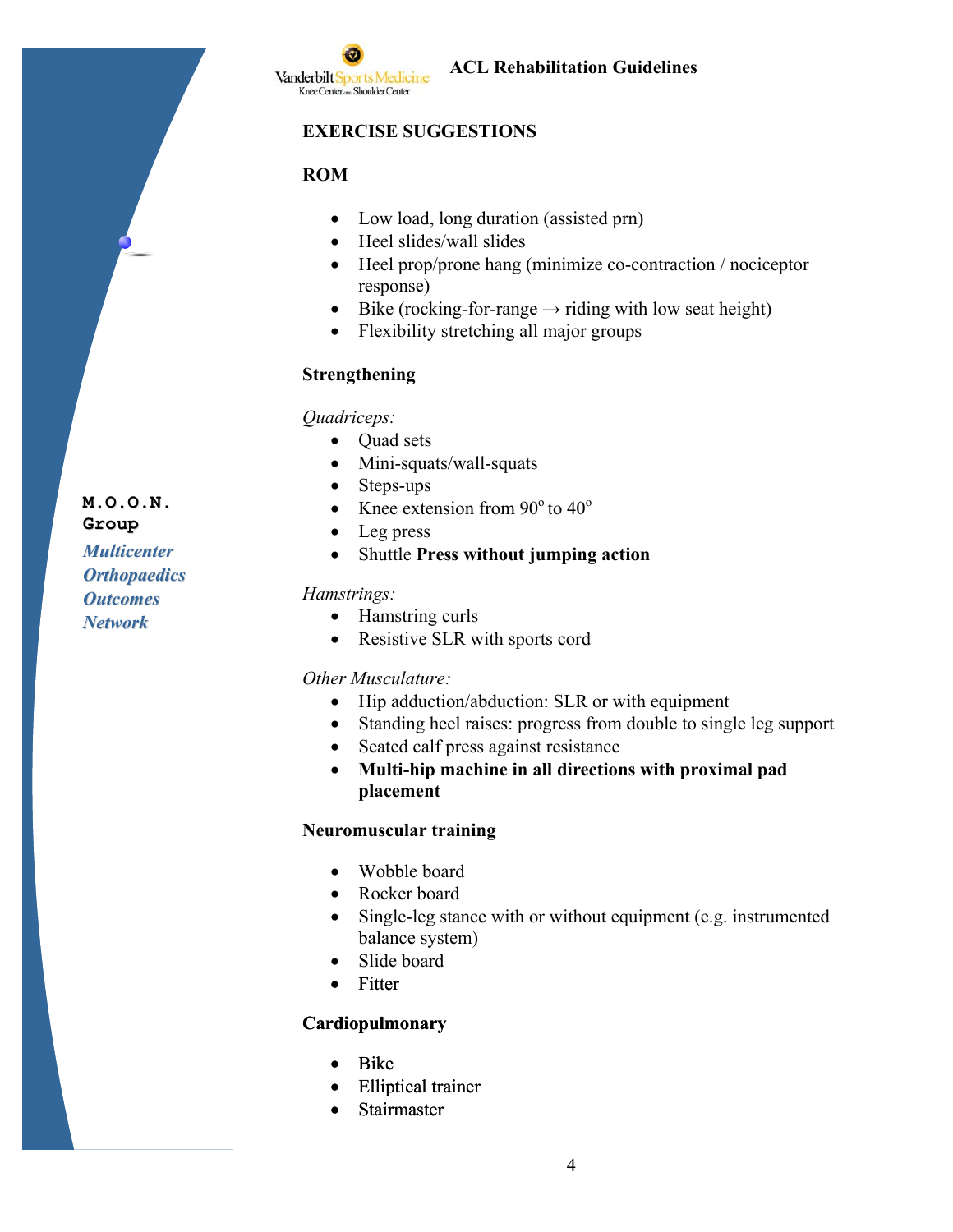**Vanderbilt Sports Medicine** Knee Center and Shoulder Center

**ACL Rehabilitation Guidelines** 

# **CRITERIA FOR PROGRESSION TO PHASE 3**

- $\bullet$  Full ROM
- Minimal effusion/pain
- Functional strength and control in daily activities
- IKDC Question #10 (Global Rating of Function) score of  $> 7$ (See page 9)

**PHASE 3: Strengthening & Control Phase** (Approximate timeframe: weeks 7 through 12)

# **GOALS**

- Maintain full ROM
- Running without pain or swelling
- Hopping without pain, swelling or giving-way

# **EXERCISE SUGGESTIONS**

## Strengthening

Group **Multicenter Orthopaedics Outcomes Network** 

M.O.O.N.

- Squats  $\bullet$
- $\bullet$  Leg press
- Hamstring curl
- Knee extension  $90^{\circ}$  to  $0^{\circ}$
- Step-ups/down  $\bullet$
- Lunges  $\bullet$
- Shuttle  $\bullet$
- Sports cord
- Wall squats

## **Neuromuscular Training**

- Wobble board / rocker board / roller board
- Perturbation training
- Instrumented testing systems
- Varied surfaces

# Cardiopulmonary

- Straight line running on treadmill or in a protected environment  $\bullet$ (NO cutting or pivoting)
- All other cardiopulmonary equipment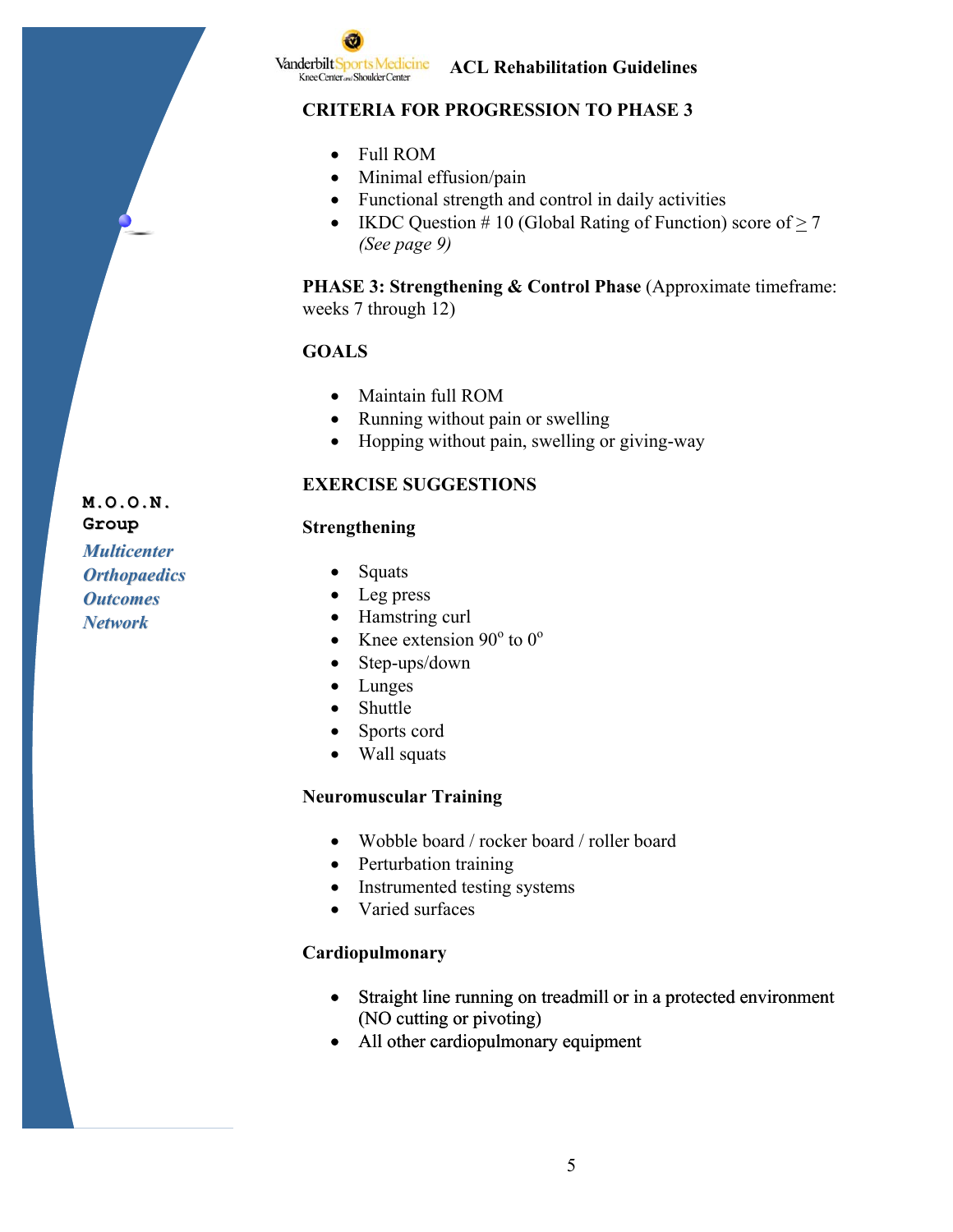

# **CRITERIA FOR PROGRESSION TO PHASE 4**

- Running without pain or swelling  $\bullet$
- Hopping without pain or swelling (Bilateral and Unilateral)  $\bullet$
- Neuromuscular and strength training exercises without difficulty

**PHASE 4: Advanced Training Phase (Approximate timeframe:** weeks  $13$  to  $16$ )

## **GOALS**

- Running patterns (Figure-8, pivot drills, etc.) at 75% speed without difficulty
- Jumping without difficulty
- Hop tests at 75% contralateral values (Cincinnati hop tests:  $\bullet$ single-leg hop for distance, triple-hop for distance, crossover hop for distance, 6-meter timed hop)

## **EXERCISE SUGGESTIONS**

#### **Aggressive Strengthening**

- **Orthopaedics Outcomes**
- **Network**

M.O.O.N.

**Multicenter** 

Group

- $\bullet$  Squats
- $\bullet$  Lunges
- Plyometrics

## **Agility Drills**

- Shuffling  $\bullet$
- $\bullet$  Hopping
- Carioca
- Vertical jumps
- Running patterns at 50 to 75% speed (e.g. Figure-8)
- Initial sports specific drill patterns at  $50 75\%$  effort  $\bullet$

#### **Neuromuscular Training**

- Wobble board / rocker board / roller board
- Perturbation training
- Instrumented testing systems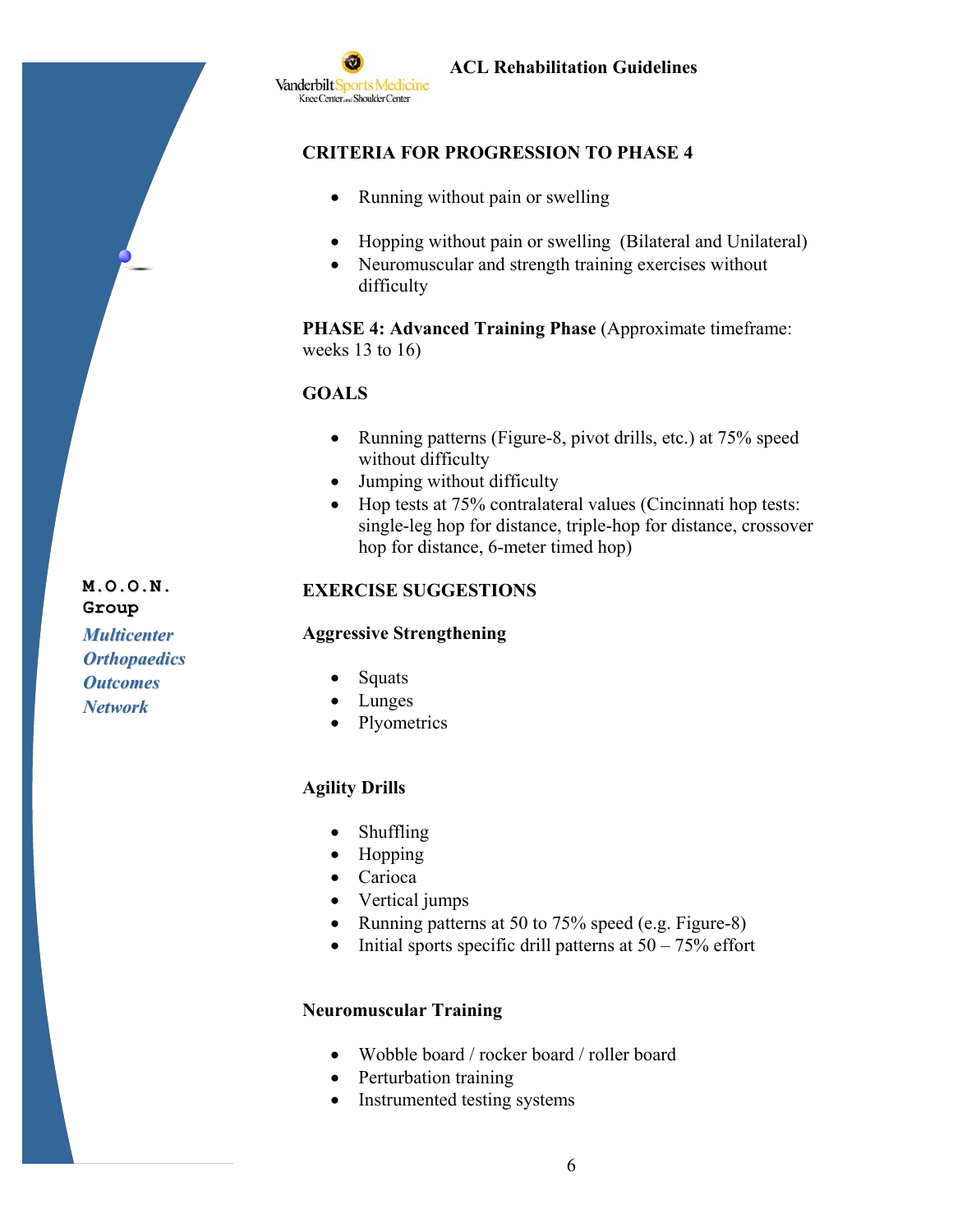

• Varied surfaces

#### Cardiopulmonary

- $\bullet$  Running
- Other cardiopulmonary exercises  $\bullet$

#### **CRITERIA FOR PROGRESSION TO PHASE 5**

- Maximum vertical jump without pain or instability
- 75% of contralateral on hop tests
- Figure-8 run at  $75\%$  speed without difficulty
- IKDC Question  $# 10$  (Global Rating of Knee Function) score of  $> 8$  (See page 9)

PHASE 5: Return-to-Sport Phase (Approximate timeframe: weeks  $17$  to  $20$ )

## **GOALS**

- 85% contralateral strength
- 85% contralateral on hop tests
- Sport specific training without pain, swelling or difficulty  $\bullet$

#### **EXERCISE SUGGESTIONS**

#### **Aggressive Strengthening**

- Squats
- $\bullet$  Lunges
- $\bullet$ Plyometrics

#### **Sport Specific Activities**

- $\bullet$ Interval training programs
- Running patterns in football
- Sprinting  $\bullet$
- Change of direction
- Pivot and drive in basketball
- Kicking in soccer  $\bullet$
- Spiking in volleyball  $\bullet$
- Skill / biomechanical analysis with coaches and sports medicine  $\bullet$ team

Group **Multicenter Orthopaedics** 

**Outcomes** 

**Network** 

M.O.O.N.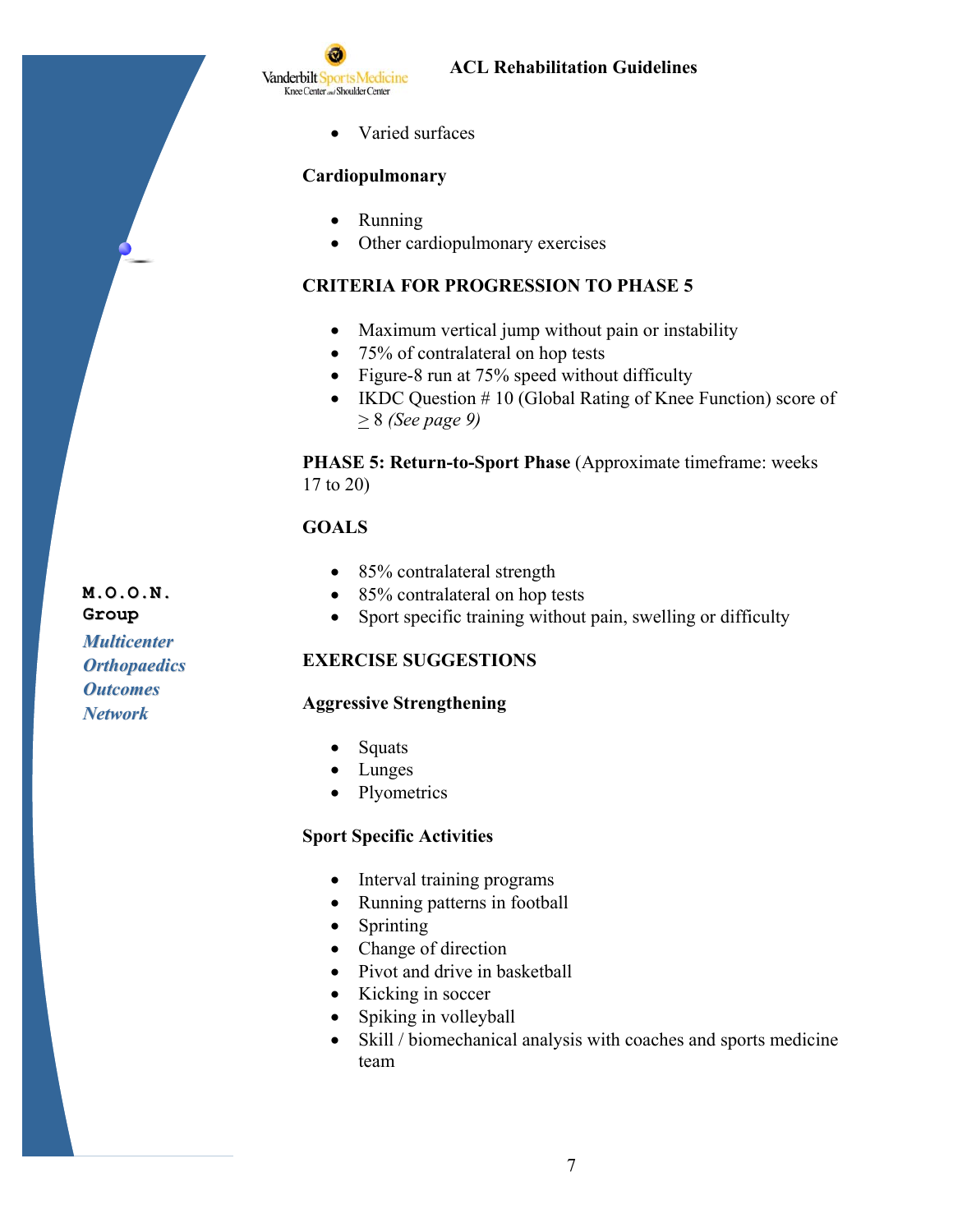

## **RETURN-TO-SPORT EVALUATION RECOMMENDATIONS:**

- Hop tests (single-leg hop, triple hop, cross-over hop, 6 meter timed-hop)
- Isokinetic strength test (60°/second)  $\bullet$
- Vertical jump  $\bullet$
- Deceleration shuttle test
- MOON outcomes measure packet (mandatory; should be  $\bullet$ completed post-testing)

## **RETURN-TO-SPORT CRITERIA:**

- No functional complaints
- Confidence when running, cutting, jumping at full speed
- 85% contralateral values on hop tests
- IKDC Question #10 (Global Rating of Knee Function) of  $\geq 9$ (See page 9)

 $M, O, O, N$ . Group **Multicenter Orthopaedics Outcomes Network**